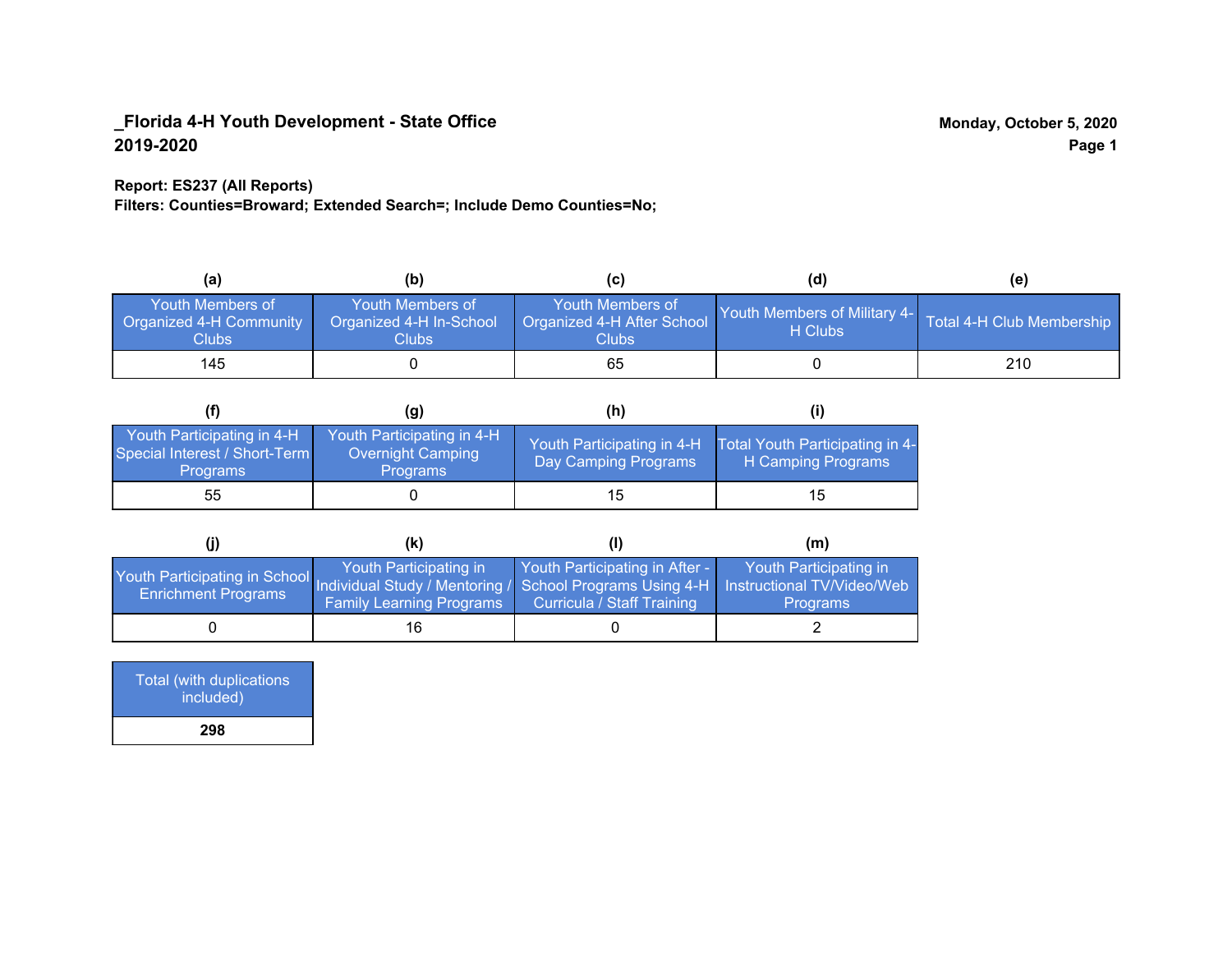**Report: ES237 (All Reports)**

**Filters: Counties=Broward; Extended Search=; Include Demo Counties=No;**

### **School Grade (duplications eliminated)**

| Kinder 1st | ⊟ 2nd i | 3rd | 4th | 5th | 6th | 7th | 8th | $\sqrt{9}$ |    |    |    | 10th 11th 12th Post HS Not in School Special | Total |
|------------|---------|-----|-----|-----|-----|-----|-----|------------|----|----|----|----------------------------------------------|-------|
|            |         |     |     |     | 19  |     |     | 20         | 31 | 56 | 36 |                                              | 244   |

# **Gender of 4-H Youth Participants (duplications eliminated)**

| Male | Female | Total |
|------|--------|-------|
| 128  | 116    | 244   |

# **Place of Residence of 4-H Youth Participants (duplications eliminated)**

| ∣ Farm | Towns of under 10,000 and<br>rural non-farm | Towns and cities (10,000-<br>50,000), and their suburbs | Suburbs of cities of over<br>50,000 | Central cities of over 50,000 | Total |
|--------|---------------------------------------------|---------------------------------------------------------|-------------------------------------|-------------------------------|-------|
|        |                                             | 36                                                      | 120                                 | 86                            | 244   |

### **Total 4-H Youth Participants (duplications eliminated)**

**Total** 

**<sup>244</sup> Note: The four totals on this page should all match.**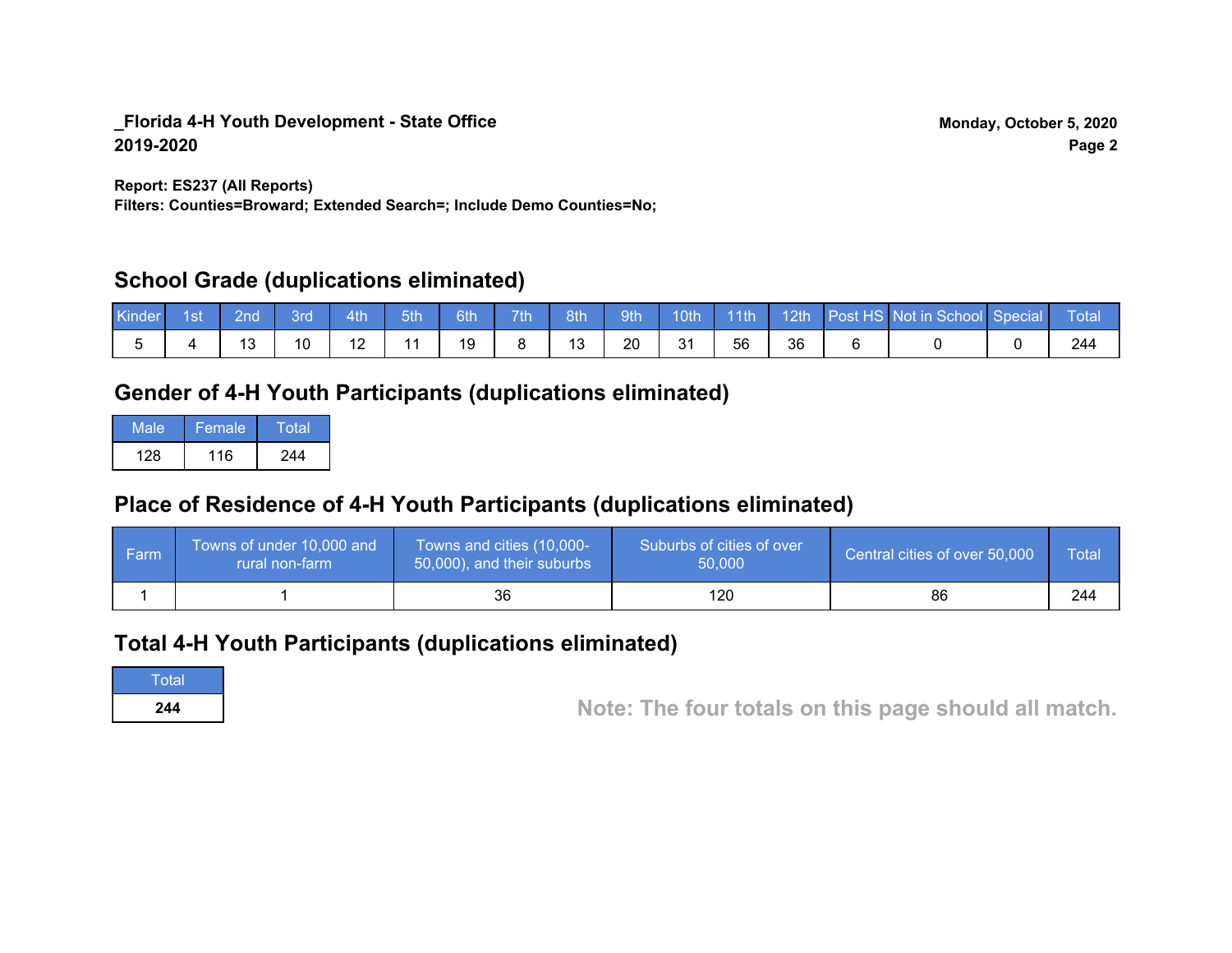**Report: ES237 (All Reports)**

**Filters: Counties=Broward; Extended Search=; Include Demo Counties=No;**

| <b>ETHNICITY</b>          | <b>TOTAL YOUTH</b> |
|---------------------------|--------------------|
| <b>Hispanic or Latino</b> | 92                 |
| Not Hispanic or Latino    | 152                |

Directions: Type in the appropriate numbers for your project. Ethnicity is separate from race. YOu should indicate an ethnicity category for each participant and all racial categories that apply to each participant (i.e. a participant of more than one race would be recorded in each applicable racial category). Ideally, your total participants should equal the total of numbers in your ethicity section. Totals of racial categories will be equal to or greater than your total participants if they all report racial information.

4-H Youth Participants: Any youth taking part in programs provided as a result of action by extension personnel (professional. Paraprofessional. And volunteer). This includes youth participation in programs conducted through 1862, 1890, and 1994 land-grant universities, EFNEP, urban gardening, and other programs that may not actually use the 4-H name and emblem with participants.

| <b>RACE</b>                               | <b>TOTAL YOUTH</b> |
|-------------------------------------------|--------------------|
| American Indian or Alaskan Native         | 2                  |
| Asian                                     | 17                 |
| <b>Black or African American</b>          | 32                 |
| Native Hawaiian or other Pacific Islander | 0                  |
| White                                     | 136                |
| Youth Indicating More Than One Race       | 10                 |
| <b>Undetermined</b>                       | 47                 |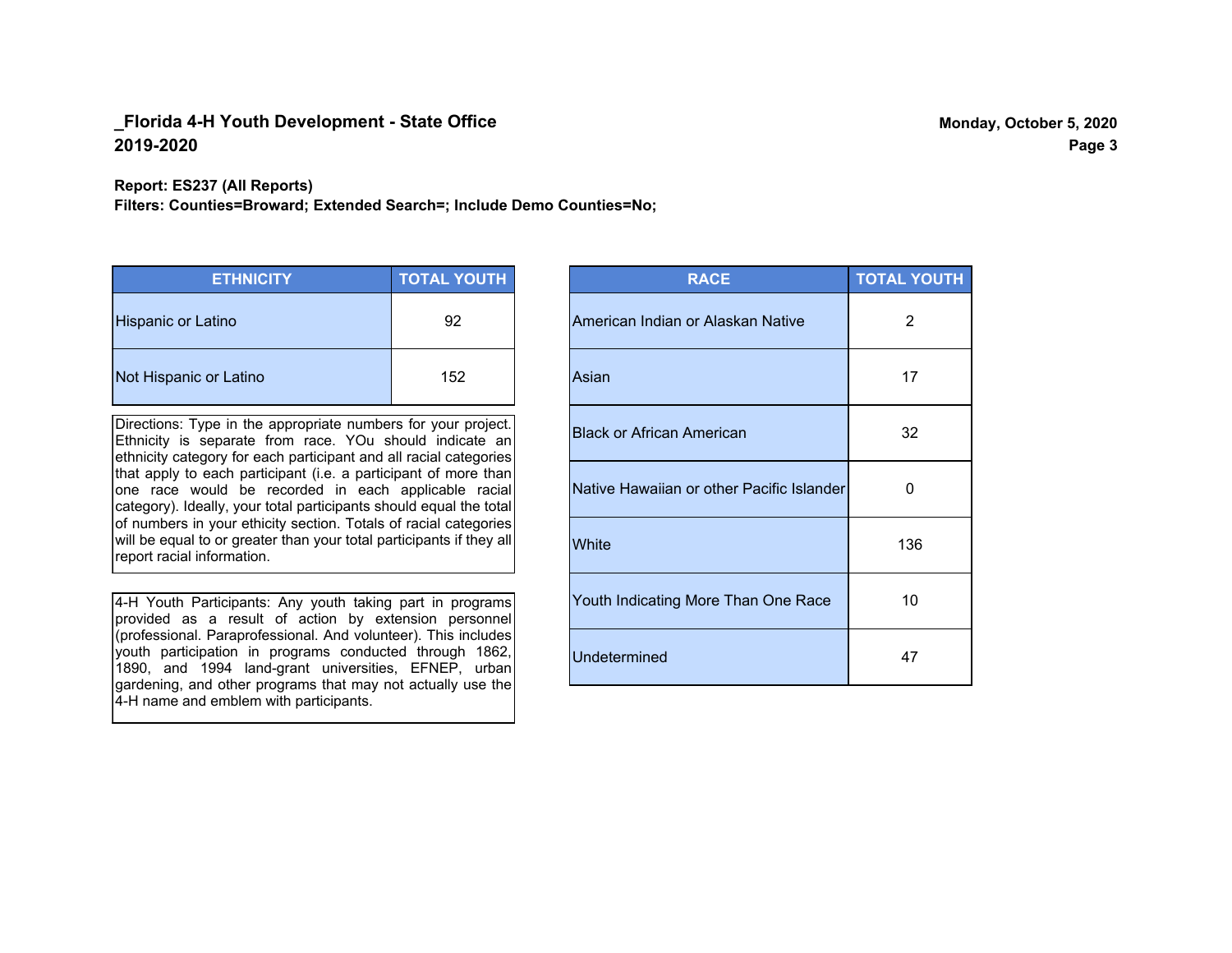**Report: ES237 (All Reports)**

**Filters: Counties=Broward; Extended Search=; Include Demo Counties=No;**

| Total Number of<br><b>Adult Volunteers</b> | <b>Total Number of</b><br>Youth Volunteers | Total |
|--------------------------------------------|--------------------------------------------|-------|
| 48                                         | 31                                         | 79    |

Adult Volunteer: Unpaid support for the 4-H program by an individual beyond high school age.

Youth Volunteer: Unpaid support for the 4-H program by a person who has not yet graduated from high school.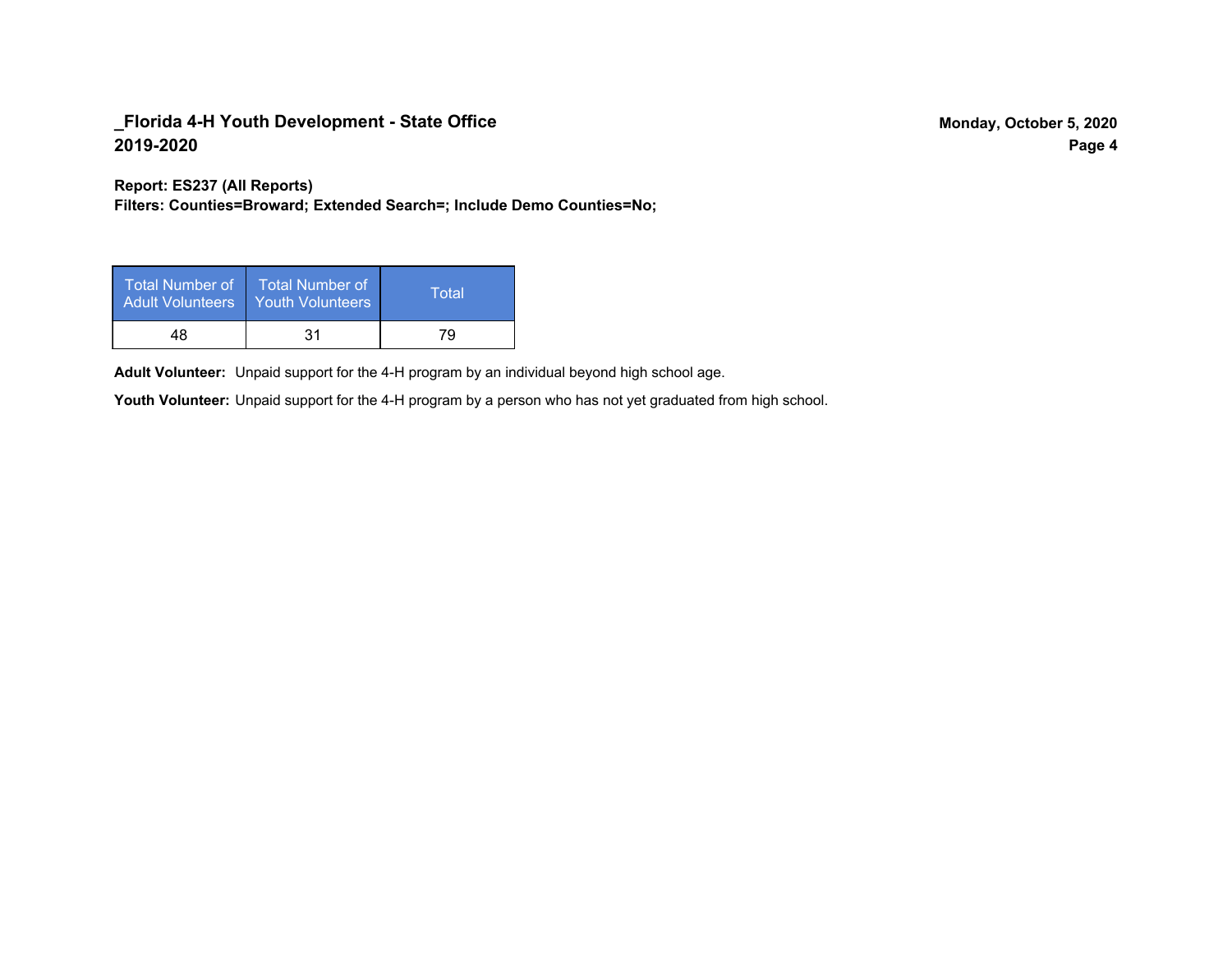### **Filters: Counties=Broward; Extended Search=; Include Demo Counties=No; Report: ES237 (All Reports)**

# **Ag in the Classroom** : Agriculture Awareness 0 \_School Enrichment - Agriculture Awareness 0 \_School Enrichment - Pizza Garden 0 0 **Animals** (4-H Cloverbuds- ANIMALS & PETS)-retired project 0 (CAGED BIRDS) Retired Project 0 (GOATS) Retired Project 0 (GOATS-Pygmy) Retired Project 0 (HORSE -Advanced Horsemanship) Retired Project 0 (HORSE -Horsemanship Science) Retired Project 0 (LLAMAS AND ALPACAS)-retired project 0 (POCKET PETS) Retired Project 0 ANIMAL SCIENCES 0 BEEF 0 cats and the contract of the contract of the contract of the contract of the contract of the contract of the contract of the contract of the contract of the contract of the contract of the contract of the contract of the c DAIRY CATTLE 0 DOGS 1 GOATS (Dairy) 3 GOATS (Meat) 0 HORSE 6 HORSE (Horseless Horse) 3 PETS 22 and 22 and 23 and 23 and 23 and 23 and 23 and 23 and 23 and 23 and 24 and 25 and 26 and 26 and 26 and 26 and 26 and 26 and 26 and 26 and 26 and 26 and 26 and 26 and 26 and 26 and 26 and 26 and 26 and 26 and 26 and POULTRY 0 RABBITS 0 sheep to the control of the control of the control of the control of the control of the control of the control of the control of the control of the control of the control of the control of the control of the control of the

# SWINE 22 and 22 and 23 and 23 and 23 and 23 and 23 and 23 and 23 and 23 and 24 and 25 and 26 and 26 and 26 and 26 and 26 and 26 and 26 and 26 and 26 and 26 and 26 and 26 and 26 and 26 and 26 and 26 and 26 and 26 and 26 and

**Biological Sciences**

# 18

| (4-H Cloverbuds-SCIENCE & TECHNOLOGY) Retired Project | 0        |
|-------------------------------------------------------|----------|
| (Marine/Aquatic-AQUARIUMS) Retired Project            | $\Omega$ |
| (Marine/Aquatic-WETLANDS) Retired Project             | $\Omega$ |
| (Sciences- WINGS) Retired Project                     | $\Omega$ |
| (Wildlife - Bats) Retired Project                     | $\Omega$ |
| (Wildlife - Butterflies- WINGS) Retired Project       | $\Omega$ |
|                                                       |          |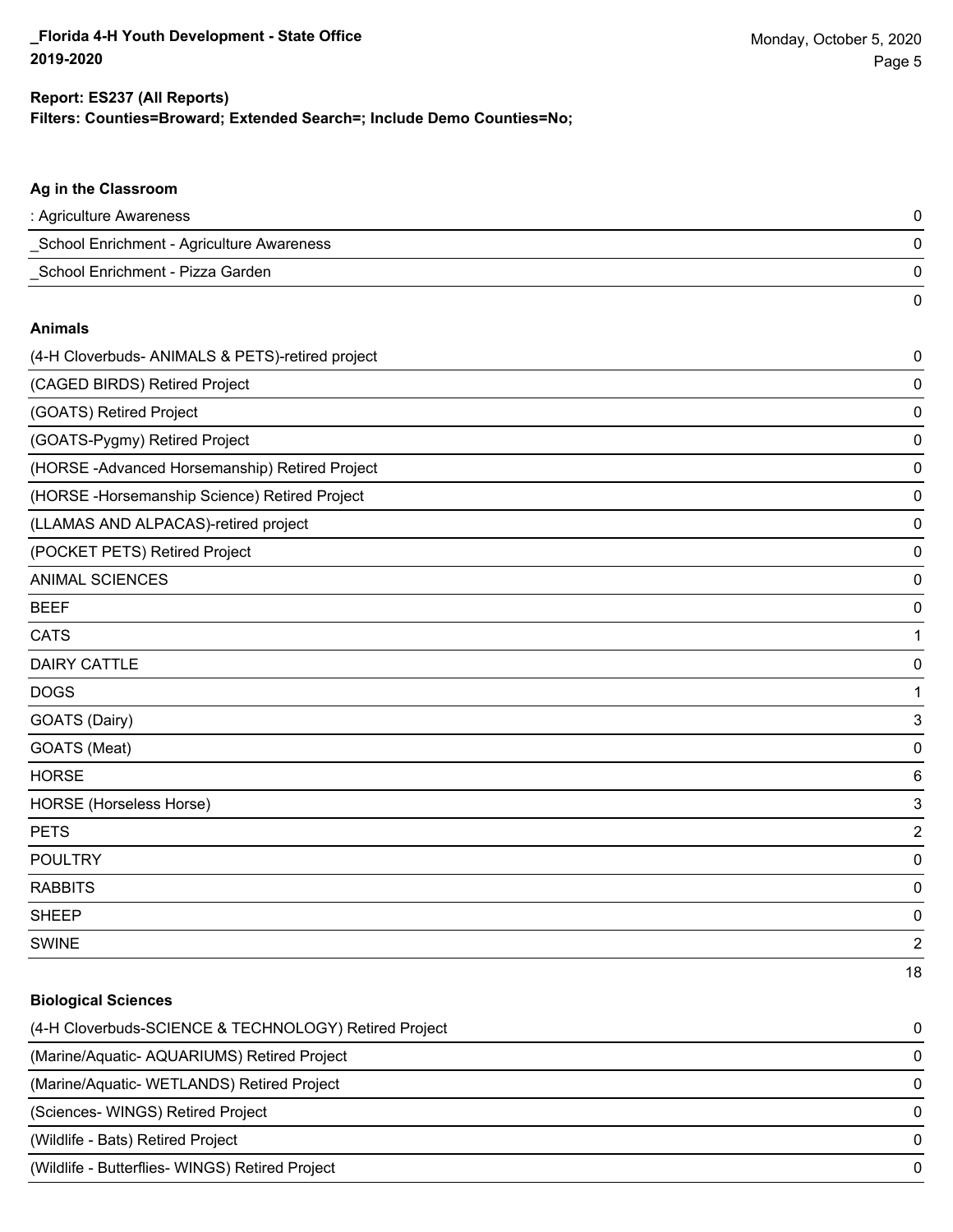### **Report: ES237 (All Reports)**

**Filters: Counties=Broward; Extended Search=; Include Demo Counties=No;**

| (Wildlife- BLUEBIRDS) Retired Project                     | $\pmb{0}$      |
|-----------------------------------------------------------|----------------|
| : ABCs of ENTOMOLOGY                                      | 0              |
| : Entomology-Apiary/Beekeeping                            | $\mathbf 0$    |
| : Meat Sciences                                           | $\mathbf 0$    |
| : Natural Sciences                                        | $\mathbf 0$    |
| School Enrichment - Embryology                            | $\mathbf 0$    |
| School Enrichment- Natural Sciences                       | $\mathbf 0$    |
| <b>INSECTS (ENTOMOLOGY)</b>                               | 24             |
| MARINE SCIENCE AND AQUATIC SCIENCES                       | 7              |
| <b>SCIENCE DISCOVERY</b>                                  | 10             |
| <b>VETERINARY SCIENCE</b>                                 | 1              |
|                                                           | 42             |
| <b>Civic Engagement</b>                                   |                |
| (4-H Cloverbuds- CITIZENSHIP)-retired project             | 0              |
| (Citizenship-INTERGENERATIONAL) Retired Project           | 0              |
| <b>CITIZENSHIP</b>                                        | $\mathbf 0$    |
| CITIZENSHIP-COMMUNITY SERVICE                             | $\overline{7}$ |
| CULTURAL AND GLOBAL EDUCATION                             | 0              |
|                                                           | $\overline{7}$ |
| <b>Communications and Expressive Arts</b>                 |                |
| (4-H Cloverbuds- COMMUNICATIONS) Retired Project          | 0              |
| (4-H Cloverbuds- VISUAL-LEISURE ARTS) Retired Project     | 0              |
| (FILMMAKING) Retired Project                              | $\mathbf 0$    |
| (LEISURE ARTS- Arts & Crafts) Retired Project             | 0              |
| (Leisure Arts- COLLECTIBLES) Retired Project              | $\mathbf 0$    |
| (PHOTOGRAPHY) Retired Project                             | $\pmb{0}$      |
| (PUBLIC SPEAKING) Retired Project                         | 0              |
| (VISUAL ARTS) Retired Project                             | $\pmb{0}$      |
| School Enrichment - 4-H Tropicana Public Speaking Program | 0              |
| COMMUNICATIONS AND PUBLIC SPEAKING                        | $\pmb{0}$      |
| <b>EXPRESSIVE ARTS</b>                                    | 3              |
| <b>VISUAL ARTS</b>                                        | 6              |
|                                                           | 9              |
| <b>Community / Volunteer Service</b>                      |                |

(Citizenship-PUBLIC ADVENTURES) Retired Project 0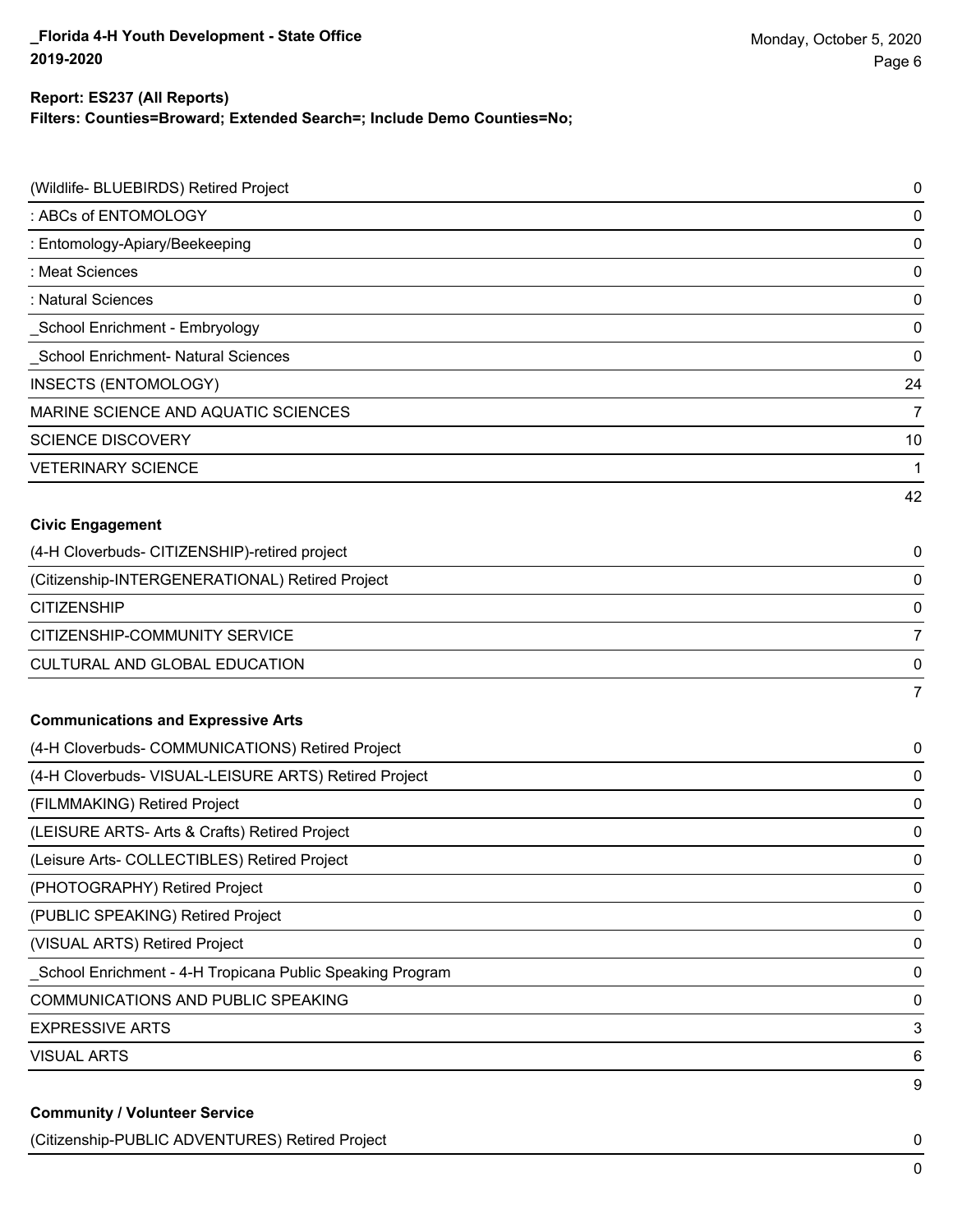**Consumer and Family Science**

### **Filters: Counties=Broward; Extended Search=; Include Demo Counties=No; Report: ES237 (All Reports)**

| (4-H Cloverbuds- CLOTHING) Retired project                   | 0  |
|--------------------------------------------------------------|----|
| (CHILD DEVELOPMENT Babysitting) Retired Project              | 0  |
| (Clothing - SELECTION) Retired Project                       | 0  |
| (Clothing - SEWING) Retired Project                          | 0  |
| (Clothing-Sewing- QUILTING) Retired Project                  | 0  |
| (CONSUMER EDUCATION AND SHOPPING) Retired Project            | 0  |
| (Human Development - Talking with TJ) Retired Project        | 0  |
| (HUMAN DEVELOPMENT) Retired Project                          | 0  |
| (Human Development-CHOICES) Retired Project                  | 0  |
| (Money Management - FINANCIAL CHAMPIONS) Retired Project     | 0  |
| : Consumer Choices Event                                     | 0  |
| 4-H CLOVERBUDS                                               | 13 |
| Animal Science- ALL ABOUT ANIMALS                            | 0  |
| Animal Sciences- LIVESTOCK JUDGING                           | 0  |
| Animals-PETS/SMALL ANIMALS                                   | 0  |
| CHILD DEVELOPMENT & CHILD CARE                               | 0  |
| Citizenship-SERVICE LEARNING                                 | 0  |
| <b>CLOTHING &amp; SEWING</b>                                 | 15 |
| <b>Exploring Farm Animals</b>                                | 0  |
| Hog-n-Ham Project                                            | 0  |
| <b>Marine Science</b>                                        | 0  |
| MONEY MANAGEMENT                                             | 5  |
| Performing Arts-DANCE/MOVEMENT                               | 0  |
| Pet Pals                                                     | 0  |
| Plant Pals, K-3 (5-8 yrs)                                    | 0  |
| test                                                         | 0  |
| Wildlife - Birds                                             | 0  |
|                                                              | 33 |
| <b>Environmental Education / Earth Sciences</b>              |    |
| (4-H Cloverbuds- ENVIRONMENT-Earth Sciences) Retired Project | 0  |
| : Recycling                                                  | 0  |
| : Water Education                                            | 0  |
| School Enrichment - Project Learning Tree                    | 0  |
| School Enrichment- Environmental Sciences                    | 0  |
| <b>EARTH SCIENCES</b>                                        | 0  |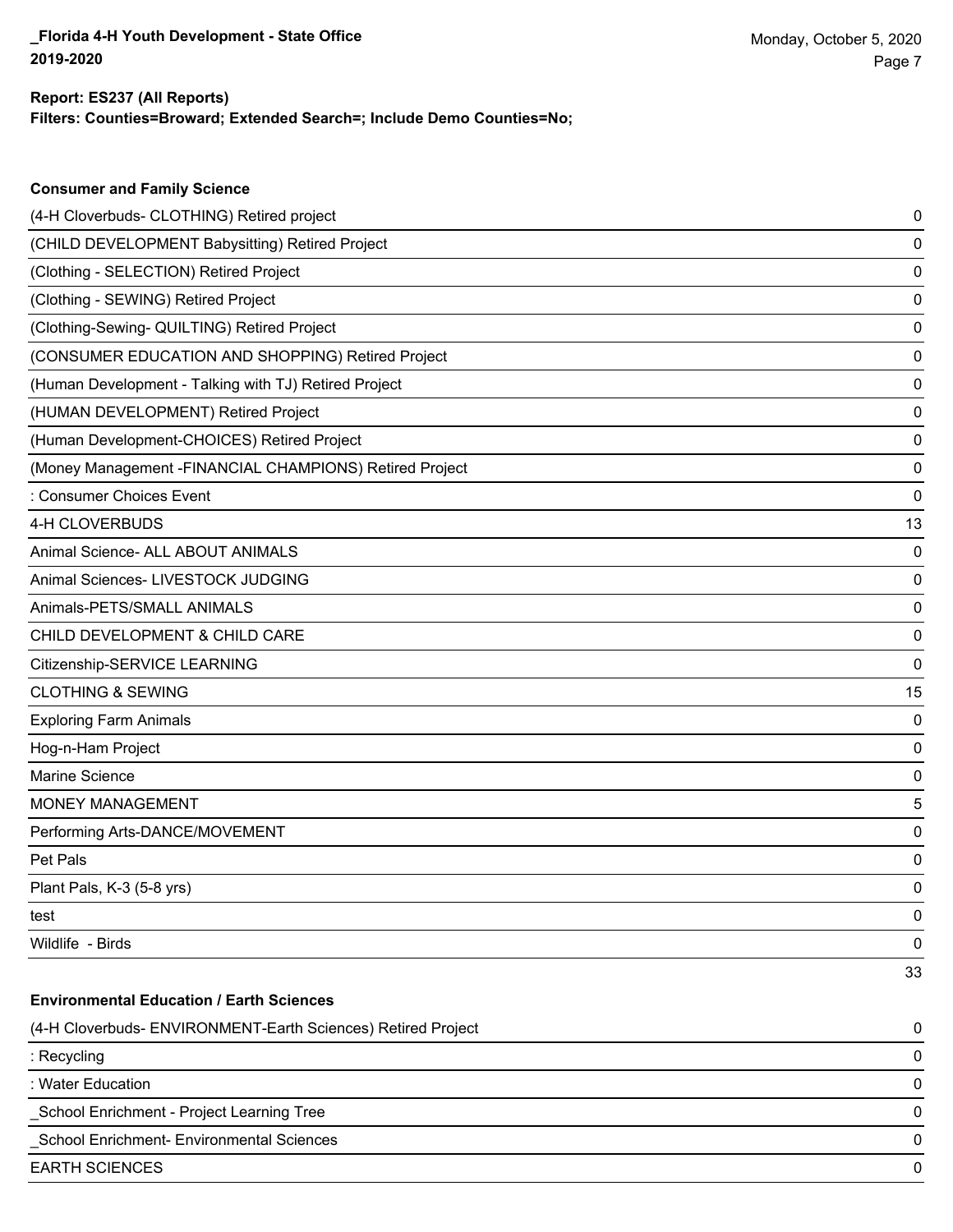**Filters: Counties=Broward; Extended Search=; Include Demo Counties=No;**

| <b>ENERGY</b>                  | $\pmb{0}$   |
|--------------------------------|-------------|
| <b>ENVIRONMENTAL SCIENCES</b>  | 6           |
| <b>FORESTRY</b>                | $\mathbf 0$ |
| <b>OUTDOOR EDUCATION</b>       | 3           |
| SOIL AND WATER SCIENCES        | $\mathbf 0$ |
| <b>SPORTFISHING</b>            | 3           |
| SS - SHOOTING SPORTS           | $\sqrt{3}$  |
| <b>SS-ARCHERY</b>              | 44          |
| SS-HUNTING 10y/o               | $\pmb{0}$   |
| SS-MUZZLELOADING 12y/o         | $\mathbf 0$ |
| SS-RIFLE, AIR                  | 5           |
| SS- RIFLE, SMALL BORE          | 4           |
| SS-SHOTGUN 10y/o               | $\mathbf 0$ |
| <b>WILDLIFE &amp; HABITATS</b> | 1           |
|                                | 69          |

### **Foods and Nutrition**

| (4-H Cloverbuds- FOODS & NUTRITION) Retired Project   | 0            |
|-------------------------------------------------------|--------------|
| (Food - SPORTS NUTRITION) Retired Project             | 0            |
| (FOOD AND FOOD PRESERVATION SCIENCES) Retired Project | 0            |
| (FOOD PREP AND COOKING) Retired Project               | 0            |
| (Food Prep- BREADS & BREADMAKING) Retired Project     | 0            |
| (Food Prep- DAIRY FOODS) Retired Project              | 0            |
| (Food Prep- MICROWAVE MAGIC) Retired Project          | $\mathbf{0}$ |
| (Food Science-FOOD PRESERVATION) Retired Project      | 0            |
| School Enrichment - Up for the Challenge              | 0            |
| School Enrichment - YUM                               | 0            |
| <b>School Enrichment - YUMMEE</b>                     | $\mathbf{0}$ |
| School Enrichment- Nutrition                          | 0            |
| <b>FOOD &amp; NUTRITION</b>                           | 10           |
|                                                       | 10           |

### **Health**

| (Health-HEALTH ROCKS) Retired Project       | 0 |
|---------------------------------------------|---|
| (HEALTH: PHYSICAL ACTIVITY) Retired Project | 0 |
| : Healthy Living                            | 0 |
| PERSONAL WELL BEING                         |   |
|                                             |   |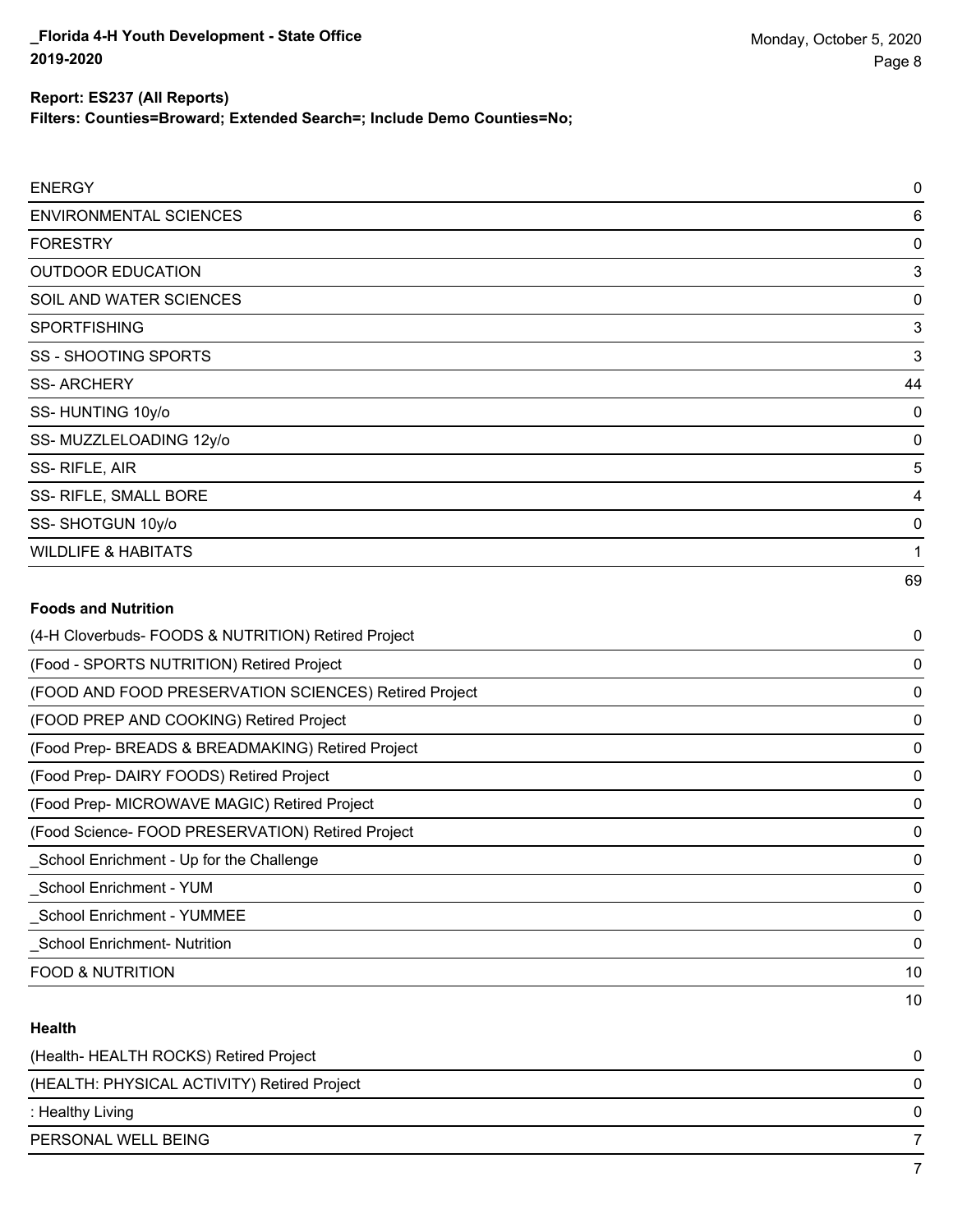#### **Report: ES237 (All Reports)**

**Filters: Counties=Broward; Extended Search=; Include Demo Counties=No;**

| <b>Leadership and Personal Development</b>                 |                |
|------------------------------------------------------------|----------------|
| (4-H Cloverbuds- LEADERSHIP) Retired Project               | 0              |
| (4-H Cloverbuds_DISCOVERY Projects) Retired Project        | 0              |
| (Home Environment- CHANGING SPACES) Retired Project        | 0              |
| (Plant Sciences - Mowing for Money) Retired Project        | 0              |
| (Workforce Prep- CAREER DEVELOPMENT) Retired Project       | 0              |
| (Workforce Prep- ENTREPRENEURSHIP) Retired Project         | 0              |
| : Character Education                                      | 0              |
| : Personal Development                                     | 0              |
| <b>EXPLORING 4-H</b>                                       | $\overline{7}$ |
| LEADERSHIP DEVELOPMENT                                     | 11             |
| <b>WORKPLACE PREPARATION</b>                               | 1              |
|                                                            | 19             |
| <b>Personal Safety</b>                                     |                |
| (Health and Safety- ATV SAFETY) Retired Project            | 0              |
| (Health- EMERGENCY PREPARDNESS) Retired Project            | 0              |
| <b>ATV SAFETY</b>                                          | 0              |
| <b>SAFETY</b>                                              | 1              |
|                                                            | 1              |
| <b>Physical Sciences</b>                                   |                |
| (ASTRONOMY) Retired Project                                | 0              |
| : Weather and Climate                                      | 0              |
| <b>AEROSPACE</b>                                           | 3              |
|                                                            | 3              |
| <b>Plant Science</b>                                       |                |
| (4-H Cloverbuds- PLANT SCIENCES-Gardening) Retired Project | 0              |
| (GROWING CITRUS) Retired Project                           | 0              |
| (Plant Sciences-GARDENING) Retired Project                 | 0              |
| (Plants - Gardening - FLOWERS) Retired Project             | 0              |
| (Plants - Gardening - VEGETABLES) Retired Project          | 0              |
|                                                            |                |

(Plants -Gardening-CONTAINER GARDENING) Retired Project 0

\_School Enrichment- Gardening and Plants 0

GARDENING AND PLANTS 43

GARDENING AND PLANTS: JR MASTER GARDENER 0